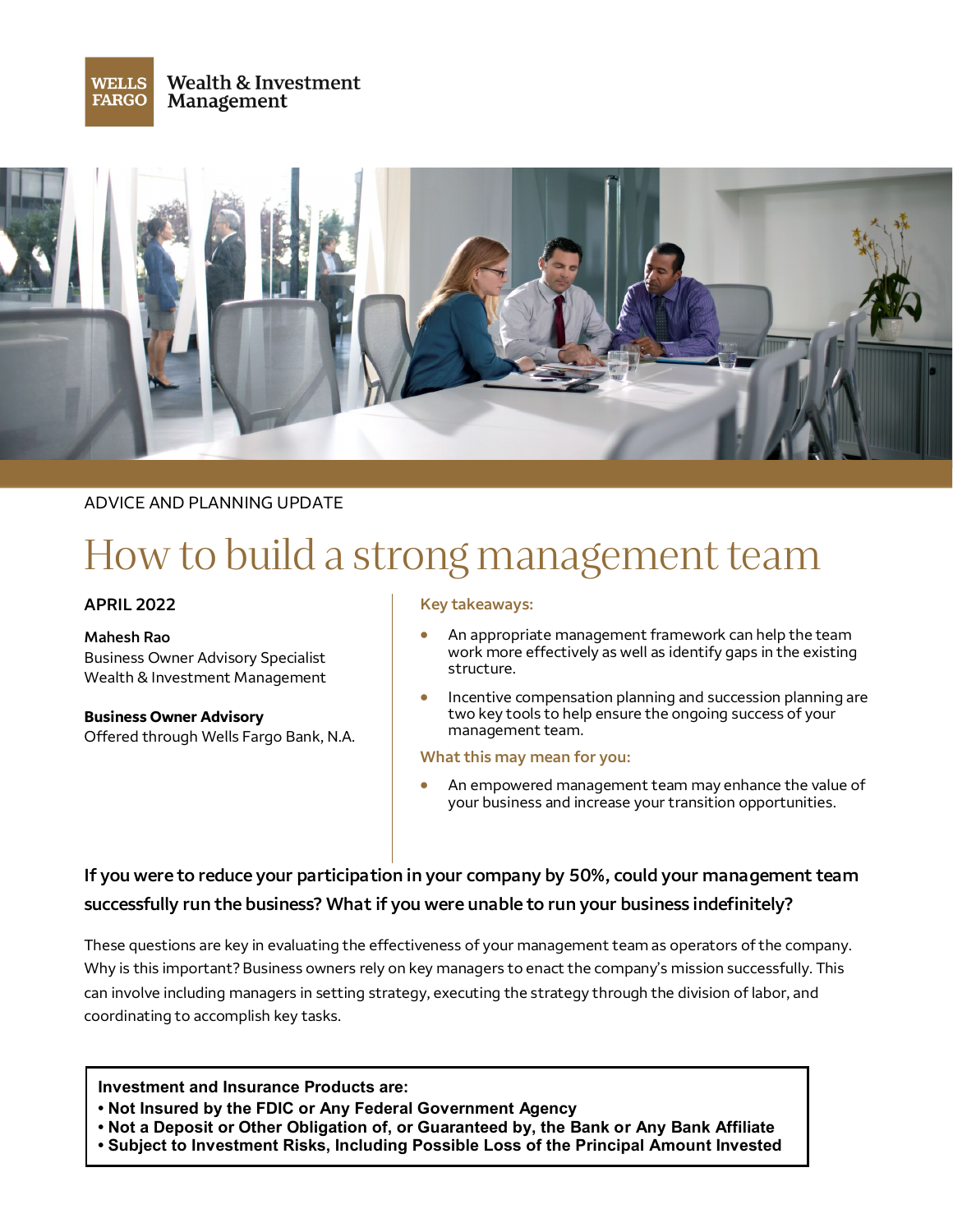Clearly separating the owner and operator roles in your business reduces conflicting priorities and improves your transition options. By having a strong management team in place, as well as a plan to handle any disruptions in management, your management team can be the primary "operator" of your company, thus enhancing your company's value and expanding your options for potential business transitions in the future.

# **The first step: Creating a framework to assess your organization**

In order to begin mapping over operator responsibilities to your management team, it helps to start with a general management framework.

- Owners and management should segment the overall corporate strategy into tasks that are handled by specific roles or groups.
- Coordination among key roles should be developed to allow management to work together to achieve common goals. A structure is needed to define the levels of authority and the flow of information between roles. Typically, most companies adopt functional divisions (for example, sales, finance, manufacturing, etc.), where the heads of each function work together to set corporate policy.
- Oversight of the divisions is facilitated with systems to monitor company health and enable operations. Systems are important for measuring performance in order to tie managers to specific goals.
- The management team sets the tone for the culture of the company. Their management style and establishment of a shared outlook can impact how individuals work with each other and with customers.

Going through this exercise can also highlight any gaps in the existing structure, such as the need to augment management (for example, hiring a CFO) or adjust responsibilities held by current positions. Creating contingency plans can help address potential disruptions due to the departure or retirement of a key leader. Incentive compensation planning and succession planning are two key tools to begin addressing these issues.

## **Are you using incentive planning to retain and attract talent?**

Incentive planning for the closely held business can answer key questions:

- Does the current compensation plan appropriately incentivize managers toward achieving company objectives?
- Does the current compensation package attract, reward, and retain key employees?

Benchmarking the company's compensation plan on a regular basis versus those of the industry or geography can identify shortcomings and help attract top talent.

## **How are you developing resiliency through succession planning?**

When a key executive leaves, the company may face numerous risks, including the loss of specialized expertise, a disruption in customer/vendor relationships, and a decrease in employee morale. Succession planning helps minimizes the company's risk exposure by reducing attrition and ensuring business continuity.

Start the planning process by identifying those positions of key importance. Understanding the requirements of the position and the characteristics needed to be successful can help develop a profile of the role. Based on the